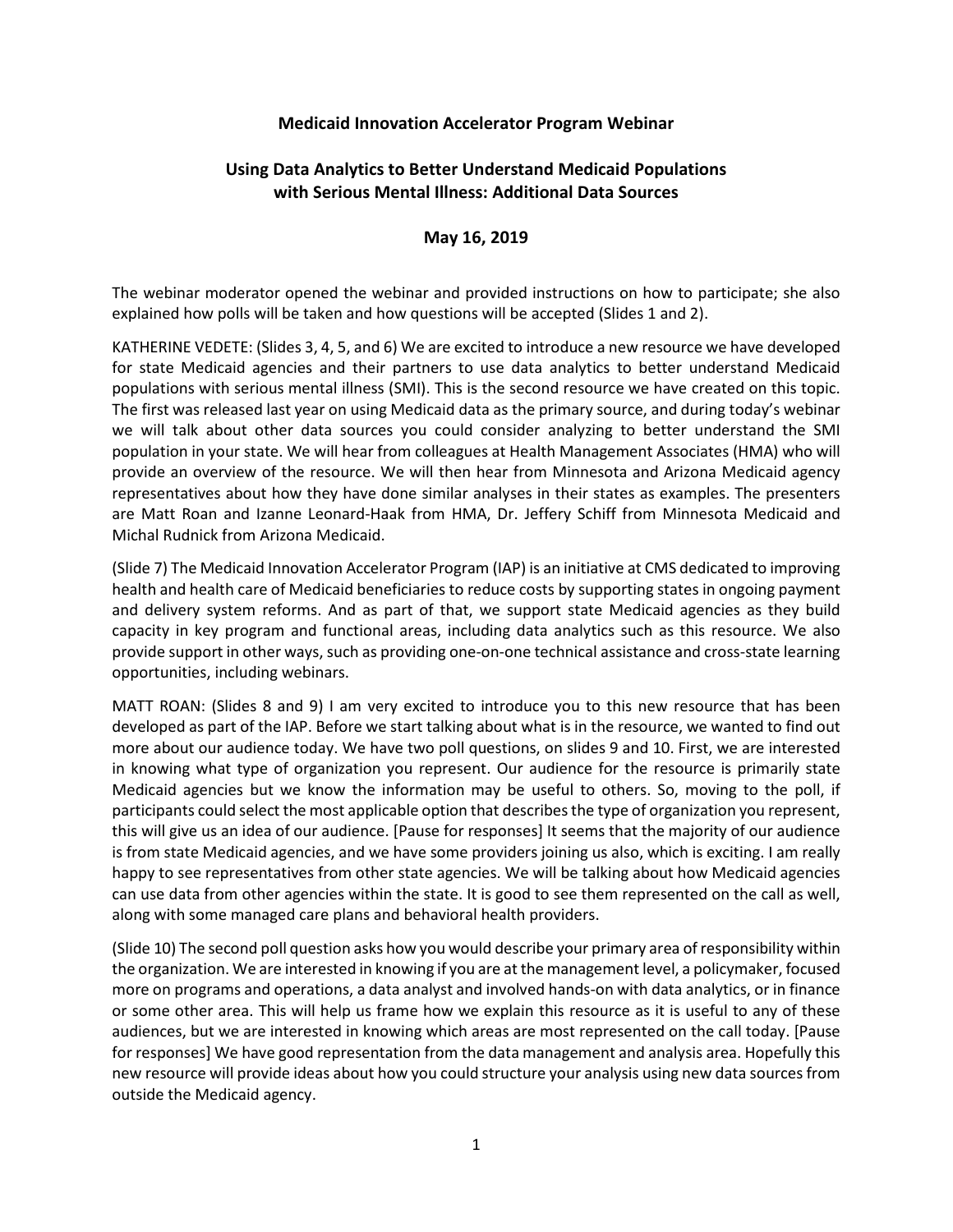(Slide 11) Moving to slide 11, we want to remind ourselves why understanding populations with SMI would be important to a Medicaid agency, and to let you know this is part of the IAP efforts around beneficiaries with complex needs and high costs, which we sometimes refer to as the Beneficiaries with Complex Needs and High Costs population or BCN population. Within the BCN group, certainly a large number of these beneficiaries are living with SMI. Beyond that, Medicaid is covering a good portion of adults that have mental illness and 26 percent of all adults with SMI. The literature has shown us that healthcare-related factors, such as poverty, homelessness, and emotional trauma, may have impacts on outcomes and costs to Medicaid. The way we are focusing this presentation and discussion of the new resource is on how states can pull in data sources that capture some of that information, marry it with their Medicaid data and gain insights to better understand their SMI population.

(Slide 12) As Katherine mentioned, this is the second resource on this topic we have released. Last year we released a similar resource focused on how state Medicaid agencies can use their own data to answer questions to gain insights into the population with SMI. This new resource takes the concepts a step further to include data sets that come from outside the state Medicaid agency. It may be useful for states to use this new resource in conjunction with the resource issued last year but is not required. The concepts we describe in this new resource will make sense regardless of whether you have reviewed that prior resource. But together the two resources provide a good view of what is possible with Medicaid data, meaning claims and encounters and other Medicaid administrative data, when adding to that the data state Medicaid agencies can obtain from partners external to their program.

(Slide 13) The objectives for the new technical resource, the one we are introducing today, are three-fold, as shown on slide 13.

- First, we want the resource to help states identify pathways to acquire data from data-sharing partners that is non-Medicaid data related to factors that impact the Medicaid population with SMI.
- Second, we want to identify examples of the types of analytic questions state Medicaid agencies could answer with that additional data.
- Third, we hope to give some direction around approaches states may consider for using those data sources to conduct analyses and gain actionable insights.

(Slide 14) In terms of how to use the resource, hopefully this will be fairly intuitive. We have targeted the resource to state Medicaid agency policy and program staff with the assumption that policy, program and data analytic staff within the Medicaid agency would work together to figure out how to implement and use the suggestions and recommendations in this resource tool. We include step-by-step instructions for sample analyses that provide a high-level description of an analytic process. This is meant to describe a general approach. We understand that the specific data landscapes in a given state may make some tweaking necessary, but the instructions included for the sample analyses in the resource should provide enough detail for a data analyst to figure out how to conduct something very similar within your state's data environment.

(Slide 15) In the resource and on slide 15, we present a framework for approaching analysis that uses external data, starting with identifying data sources, engaging data-sharing partners, and then developing the analytic questions that could be answered with the data obtained from external partners, establishing the data-sharing agreements, doing the data exchange, and checking data quality. We have a discussion of data matching with Medicaid data. Finally, we discuss stratifying the data to identify beneficiaries with SMI within these external data sets and leveraging other sorting criteria to unlock the insights from the data when it is combined with what you know about your beneficiaries based on Medicaid data.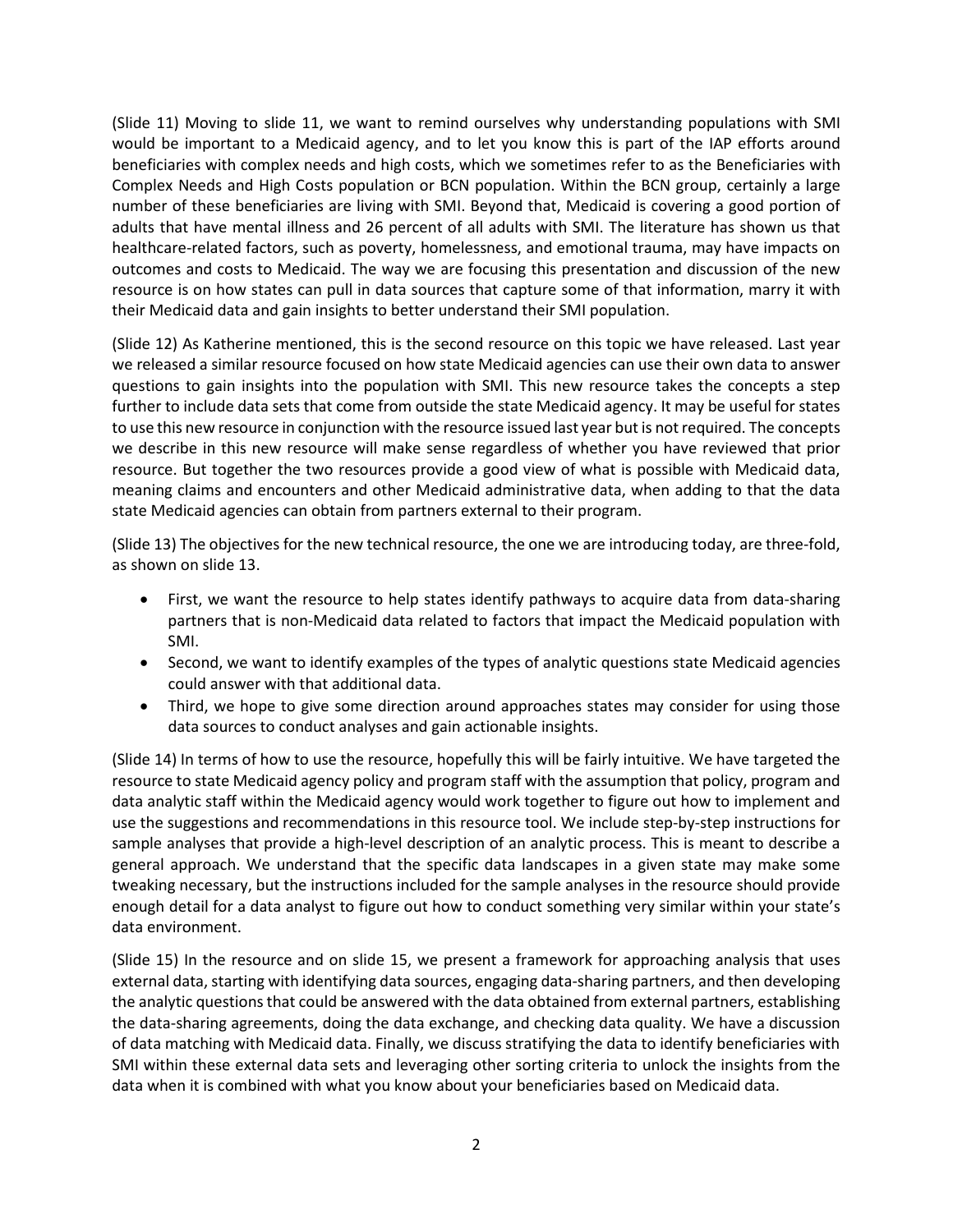(Slide 16) The types of external data sharing we are discussing in this resource come from partnering with other state agencies to identify data they have available that is relevant to Medicaid beneficiaries with SMI. These state agencies may include a behavioral health authority, office of mental health and substance abuse, office for children and youth services, or even the education or labor department as you look at health-related social factors.

In addition to state level agencies, at the county and local level there are agencies potentially willing to share data, so county and local governments are discussed in the resource as well as community-based organizations. Data may also be available from managed care organizations (MCOs), and the data sharing we discuss related to MCOs goes beyond encounters that they are already submitting to other data MCOs may be collecting that could be useful to a state Medicaid agency—such as data collected through health risk assessments or other data that is not available on claims and encounters.

Within those data sets we are focused on demographic data, which is important for matching with Medicaid data sets, as well as service and program level data, so you can see what types of services are being provided by those other stakeholder groups. We also mention outcomes data to see if there is an opportunity to match outcomes for those services external to Medicaid with Medicaid outcomes.

(Slide 17) As noted on slide 17, in the resource we suggest starting with a baseline, and this basically means starting with an understanding of your Medicaid data. Running some analyses based on Medicaid claims and encounters provides an important first step. You can use that as your foundational data and layer on top of those analyses the questions that factor in external data sets. For example, if looking at emergency department (ED) utilization for beneficiaries with SMI, you can do that with Medicaid data and then if you have an external data set related to housing, for example, you can layer this data on top of your ED utilization analysis to see if there are differences based on factors identified within your housing data set. We talk about that extensively in the resource as well.

(Slide 18) We are going to hear from Dr. Jeffery Schiff, from the Minnesota Medicaid agency in a moment. After Dr. Schiff's comments, we will go through some examples highlighted in the resource related to data that reflect food insecurity, housing challenges, corrections and involvement in the justice system. We will also highlight states that are conducting analyses cutting across multiple data sources.

(Slides 19 and 20) Minnesota has conducted a lot of analyses in the context of looking at disparities that leverage Medicaid data with data sets from outside the Medicaid agency. Dr. Schiff will tell us what Minnesota has done. We will then take questions.

DR. JEFFERY SCHIFF: (Slide 21) I would like to first walk through a little bit of how and why we got to what we did and then share a high-level part of our analytic plan, and there is a lot of resources underneath that. I am glad to see a number of folks from the state data structures listening in because I think a lot of this relates to that. I want to thank Justine Nelson, the other researcher on my team who set this up, as well as staff at HMA and the Disability Policy Consortium (DPC), who did this work with us.

(Slide 22) First, I want to talk about how we started to think about the disparities in our population. We feel like part of our charge at the Medicaid program is to reduce disparities and improve outcomes. We have a lot of good health outcomes in Minnesota, but a very large amount of disparity between different populations. Historically we have always looked at this in terms of individual risk factors and identified them, but we really have not done a great job of correlating those risk factors with actual health outcomes. That is really what this is about.

I want to talk about risk factors first because we have called them social risk factors instead of social determinants. We have heard from some of our communities that determinant seems like people are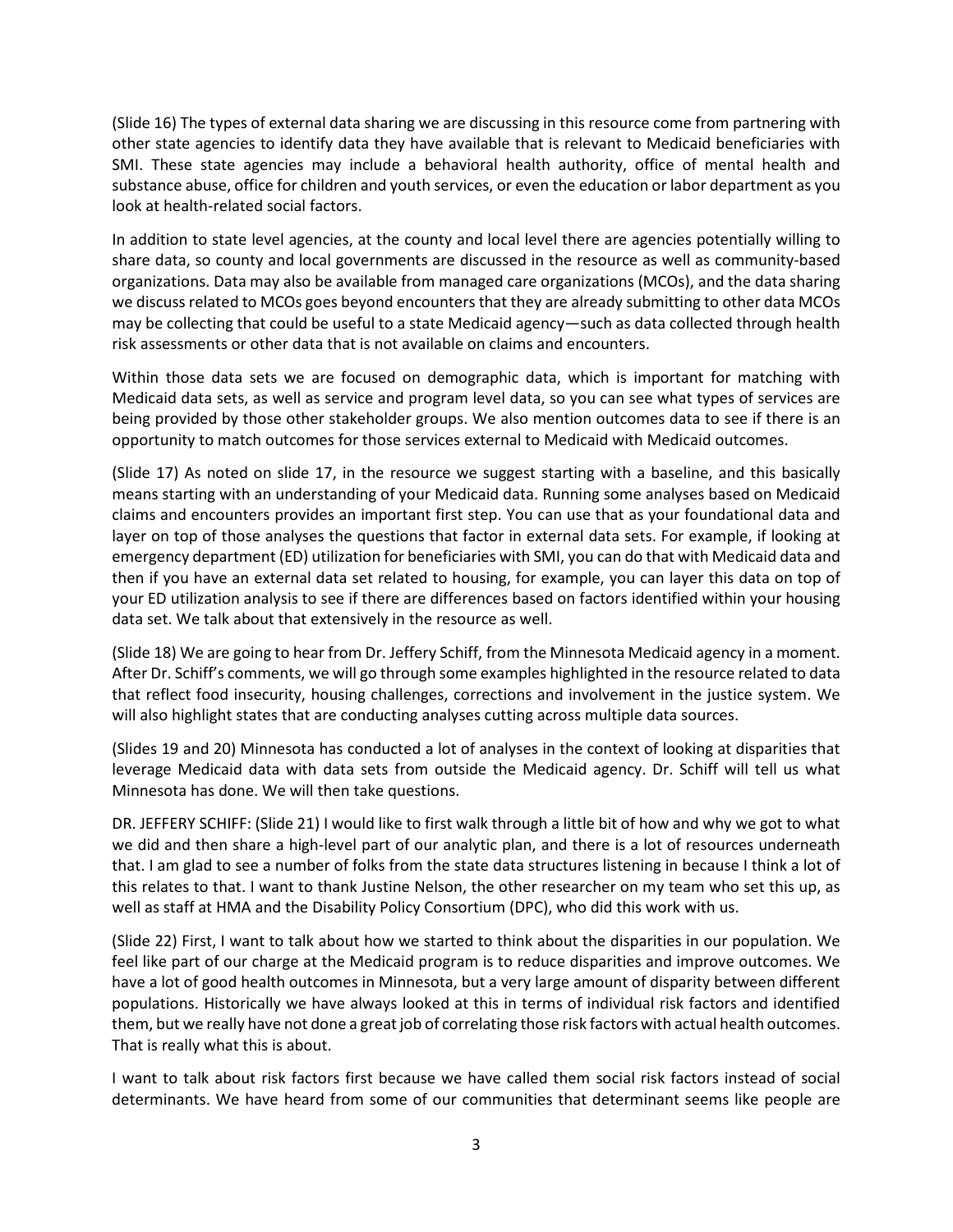stuck in those risk factors and we like to think differently. But this is how we have classified our social risk factors. There are risk factors around family structure, composition, single parent versus not, and how many kidsin the home. The next set of risk factors are really risk factors around socioeconomic indicators: income, neighborhood, and homelessness. Sometimes we have looked at transportation and other things like that, factors that you need money specifically to get over. The next set of factors are really around adult and parental functioning. Those are things like mental health, substance use, involvement in child protection, and incarceration. We think all those risk factors could be impacted by programs we provide. There are other social determinants or social risk factors that are things we absolutely do not want to change and want to celebrate, things like immigration status, ethnicity, language, and LGBT status. We could also put veteran status in this list. We classify the factors as impactable, non-impactable and underimpactable; we classify family functioning and parental functioning and also economic indicators.

(Slide 23) We were asked by our legislature to do a bit of work and the work is really around analysis of our social risk. We worked across divisions in our agency and across agencies to look at interventions that could help those populations and then made recommendations. All this work has been funded by our legislature to get the pump primed around this.

Our agency, the Minnesota Department of Human Services, is a big agency that includes cash assistance, SNAP, child welfare, mental health, and long-term care. It includes a lot of components besides straight Medicaid. But when we did this analysis, looking at all enrollment claims and cash assistance, we came up with these risk factors that were most associated with poor health, as shown on slide 23:

- Substance use disorder
- Serious and persistent mental illness (SPMI), which is different from SMI
- Deep poverty, less than 50 percent of the federal poverty level
- Homelessness
- Prison incarceration
- Child protection involvement

We had all of this data at our own agency with the exception of prison incarceration data, which is publicly available.

(Slide 24) To focus a little more on SPMI, we chose for our analysis a smaller group of people who have more significant trouble with mental illness, and that is the SPMI group. As shown on slide 24, to meet the criteria for this, they had to have schizoaffective disorder, borderline personality disorder, major depression disorder or bipolar disorder. In addition, they had to have received a high level of mental health care, often inpatient or residential treatment. They represent in Minnesota six percent of our population. Our SMI group, which is really identified through a diagnosis-based set of criteria without any specific relationship to looking at services, represents 20 percent of our population.

(Slide 25) I will talk a little bit at a high level about the analytic plan. We looked for the prevalence of the SMI and SPMI risk factor and at the prevalence of other risk factors in those with this risk factor; for example, how many people with SMI are homeless. We also looked at the prevalence of health conditions, and I think that is where we started to do something hopefully unique and helpful, such as how many of those people had chronic disease, early death, or preventable hospitalizations. We looked at mortality and morbidity prevalence, such as did they have diabetes or pass away sooner. Then we looked at some actual health care quality measures we routinely run and could separate out.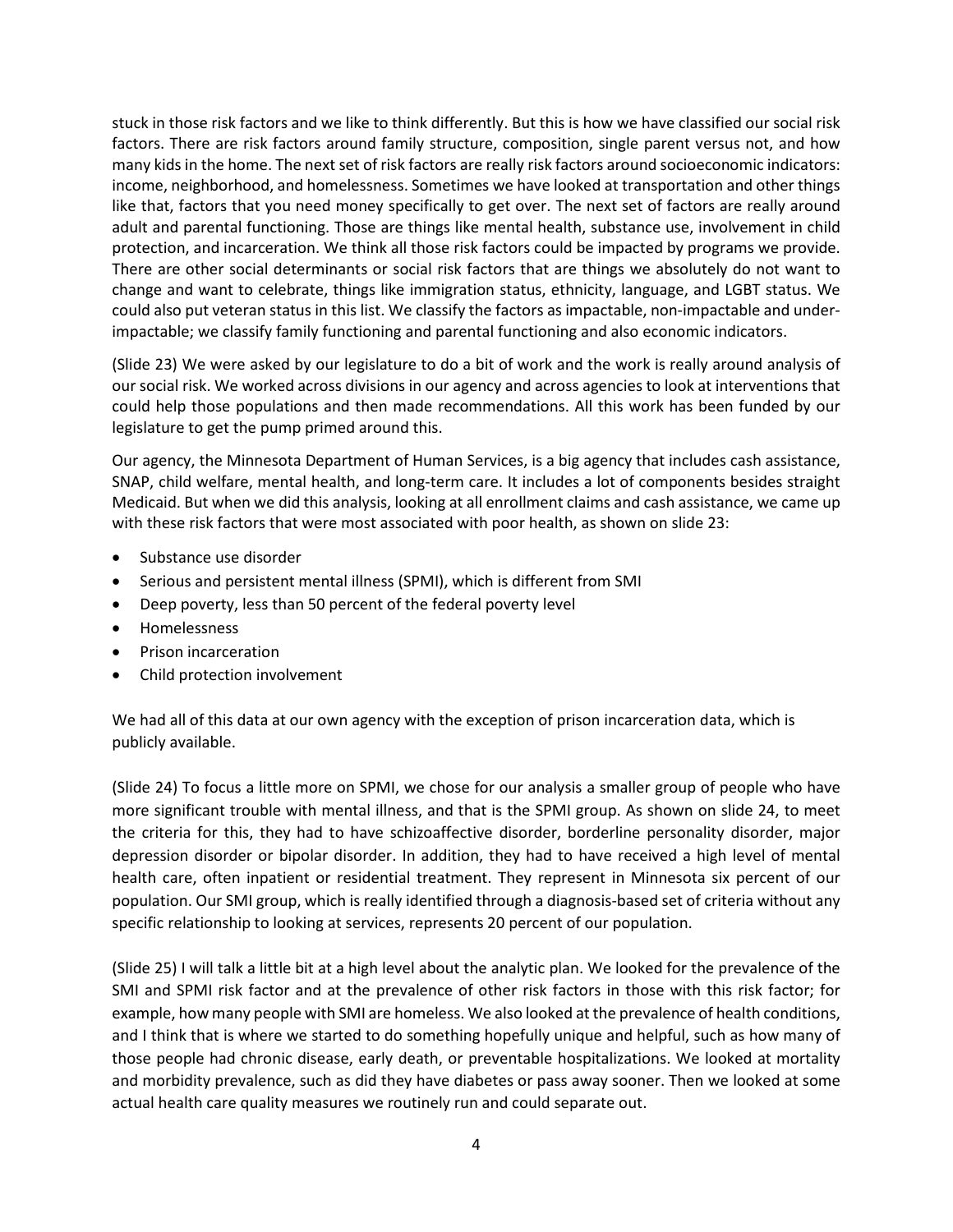We also looked at the prevalence of those risk factors in the children of those individuals. That was all important to us because we all live in family units and we wanted to take the time to make sure we matched everything correctly in our analysis. We looked at this by race, ethnicity and immigration status to get a better sense of our disparities.

(Slide 26) I want to share a few of the results. On slide 26, you will see on the left-hand side something really striking; during the two-and-a-half years we measured it, people with SPMI died at over twice the rate of people without SPMI in the adult Medicaid population. There are other important findings as well. We found that people with SPMI were 50 percent more likely to have asthma and diabetes and 20 percent more likely to have hypertension and chronic obstructive pulmonary disease. And the children of parents with SPMI – I am a pediatrician, so this is where I think it is also really important that this analysis extend to the next generation – are more likely to have asthma, attention deficit disorder, or substance use disorder as teenagers compared to children whose parents do not have SPMI.

(Slide 27) On slide 27, we show a bit of that analysis. The asthma in adults with SPMI was 23 percent versus 9 percent, and in the children, it was 17 percent versus 11 percent. So, the children of the people with SPMI are at a significantly higher risk for that one condition.

(Slide 28) I could obviously talk about this for a very long time. Hopefully this is enough to have you go and click on the resources provided on slide 28. In the resources you will see our big report along with some of the technical report prepared with HMA and DPC support. This should give you some sense of how this analysis can get done. Contact information for myself and Justine is also there. Also, we had extra slides that go into more detail, but we decided we did not have time to discuss them during the webinar, but they are provided in the appendix to the slide deck for today's webinar.

MATT ROAN: (Slide 29) Thank you. As Dr. Schiff mentioned, there are additional slides included in the slide deck appendix that will show you some data that came out of this analysis in Minnesota. We have time for questions.

IZANNE LEONARD-HAAK: We do have some questions. For Dr. Schiff: *Could you explain a little bit more why you focused on the SPMI rather than the SMI population?*

DR. JEFFERY SCHIFF: We started this project wanting to link social risk factors to bad health outcomes, so we did a regression analysis to look at a lot of risk factors. One of the appendix slides has all of these factors. We also looked at a lot of health outcomes, including prevalence of disease. We found that SPMI was one of the most significant contributors to this. As a result, we thought we would rather focus first on this higher-risk population to make the point about needing interventions for a more complex population to make sure we provided a higher level of service for these individuals.

Izanne: *What is Minnesota doing for care coordination for this vulnerable population?*

DR. JEFFERY SCHIFF: We have implemented a number of things; I will mention two. We started a behavioral health home program, the Affordable Care Act's 2703 program, and we have a large number of individuals being cared for through a behavioral health home model at our community-based behavioral health clinics. We are also one of the pilot states for the Certified Community Behavioral Health Clinic model, which is analogous to the Federally Qualified Health Centers for behavioral health where there is an encounter rate. We have done that in both of these programs. And in both programs, there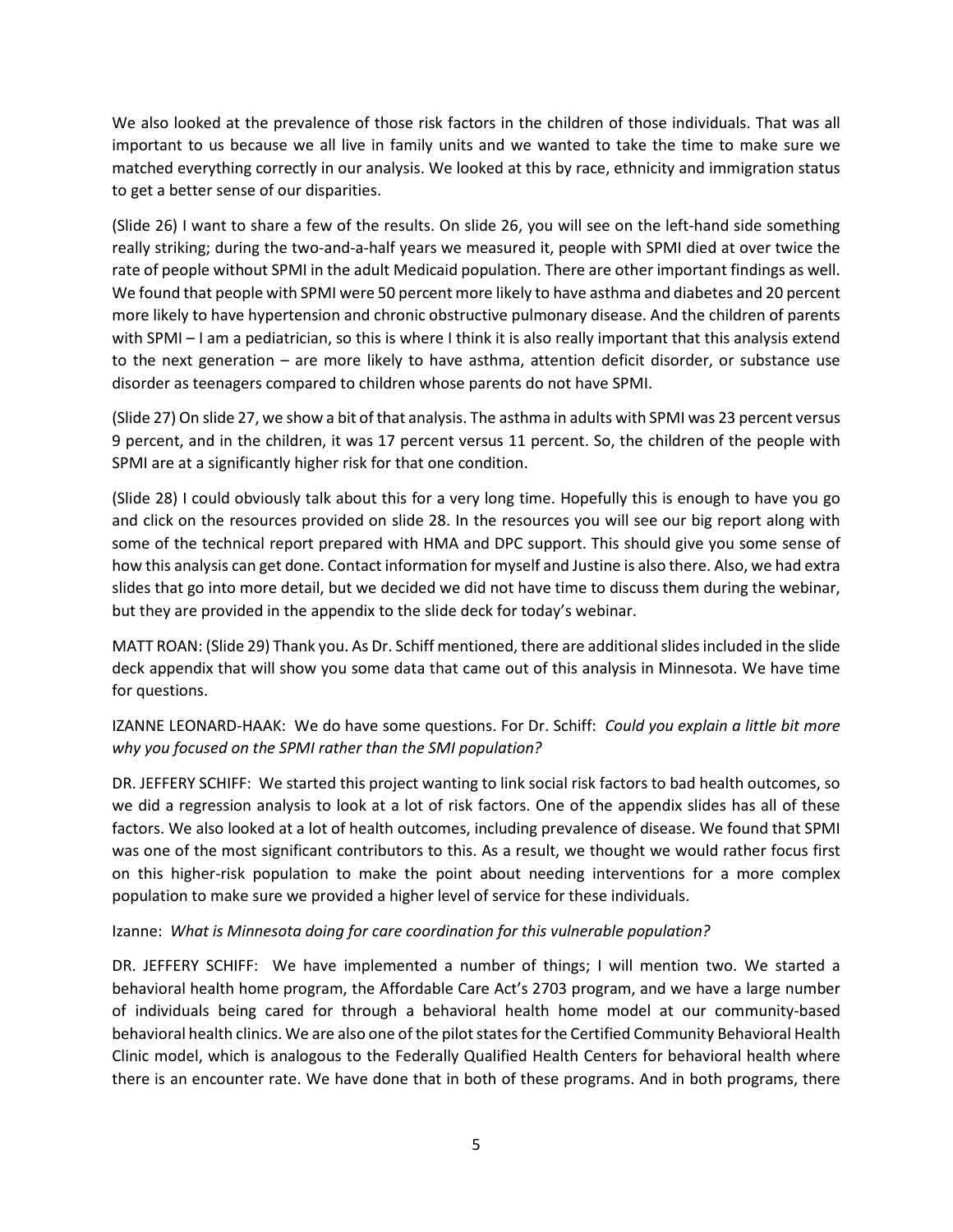are specific quality measures being assessed, some for mental health and some related to these individuals' physical health.

IZANNE LEONARD-HAAK: There seems a lot of interest in making the distinction between SPMI and SMI. *Could you explain a little more how you differentiate SPMI from SMI?*

MATT ROAN: *Part of that question is also how did you narrow down to the diagnoses that you selected to define SPMI?*

DR. JEFFERY SCHIFF: Probably one of the biggest distinctions was when we looked at the individuals with SPMI, we could see that they met a disability definition of care, both as to their diagnoses and their need for additional services. The SMI population, as we defined it, covers a broad swath of mental health diagnoses. We can certainly send the definitions we have used if people are interested. The SMI list could include a number of mental health diagnoses, including depression and anxiety, which would be a very large population – it is 20 percent of our population. We felt if we were going to look for and implement interventions for individuals, we had to first look at those who were most severely affected. You will see on some appendix slides the relationship of the SPMI population to a lot of the health conditions. I think it was because of that that we focused on them.

MATT ROAN: While we are talking about the SMI definition, I just wanted to note that SMI is one of those conditions that does not seem to have a uniform definition. In our first resource on data analytics, looking at beneficiaries with SMI, we included some discussion around how states can think about defining SMI for the purpose of analysis. There are some suggestions on resources you might look to as you're considering at the state level what criteria to use and the scope of your analysis when thinking about SMI. We recognize there is a definitional question that will need to be taken on as part of an analytic approach and we are leaving that up to the states to figure out how best to do that.

DR. JEFFERY SCHIFF: One of the things with the SMI is there are a lot of diagnoses that can have a broad spectrum of severity, and that is one of the challenges with picking an SMI diagnosis, because sometimes the severity does not show up easily in the code, which is why the SPMI added to it the need for complex services. That is part of the issue. It gave us a narrower focus about higher severity.

MATT ROAN: (Slide 30) Now we will discuss examples in our resource related to other health-related social factors and data sets external to the Medicaid agency that may be obtainable. These relate to food insecurity, housing, and corrections, and we will also share an example of a state that is looking across domains.

(Slide 31) As shown on slide 31, within the resource we are providing the following information for each of the domains that I just referenced. First, the resource provides a high-level data landscape, that is a discussion of what data sources may be out there and available to Medicaid agencies for analysis. As I mentioned before, we give examples of analysis questions that could be answered; then we walk through a sample analytics question with the data required to answer that question, a proposed analysis approach, and some sample output. We will show you that for food insecurity and give highlights for all the domains of the data landscape and the questions included in the resource.

(Slide 32 and 33) Starting with food insecurity, in the data landscape as we discuss it in the resource, we include information about federal programs, so Supplemental Nutrition Assistance Program, or SNAP, and the data associated with the SNAP program could be a source of information. This could also include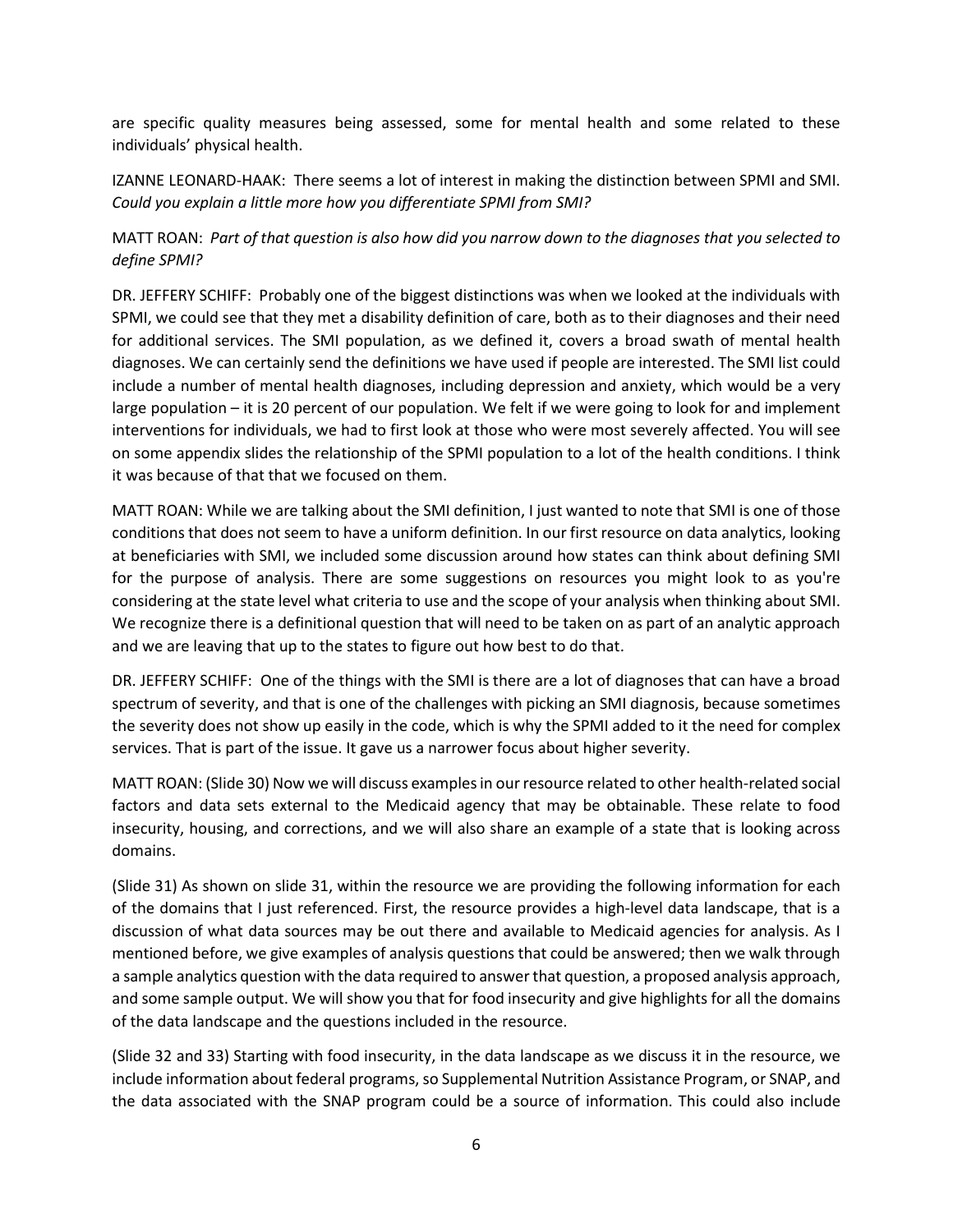national data sets provided by organizations that look at hunger, access to food, food deserts and food insecurity, such as the federal Department of Agriculture's data on food deserts in its Food Access Resource Atlas and census-level data. Within state Medicaid programs there may be access to data from health risk assessments potentially from your Medicaid MCOs, if you have them, and if they are asking questions about access to food, as part of their health risk assessments. There could be data about services related to food, like nutritionist services, and other data from care management systems and care management approaches.

(Slide 33) Within the resource we have highlighted some examples on slide 33 of analysis questions that could be answered with data.

The first example relates to whether beneficiaries with SMI that are eligible for SNAP benefits are receiving those benefits at rates comparable to beneficiaries without SMI. This really gets at whether a beneficiary with SMI has a potential barrier to accessing that support service and if that then may have impact on their health outcomes. You will see the required data listed: SNAP data, Medicaid beneficiary data related to eligibility, and Medicaid beneficiary data that would enable identification of those beneficiaries with SMI based on your state's scope of analysis for SMI.

The second example looks at beneficiaries with SMI that receive SNAP benefits and whether they have better medication adherence. That is just one example of a health outcome that could potentially be tied to SNAP utilization. This example also requires the use of SNAP beneficiary data along with the Medicaid data sets.

The third example looks at Medicaid beneficiaries with SMI that live in food deserts and whether they have a higher rate of chronic disease than Medicaid beneficiaries with SMI that do not live in areas with poor access to food. Again, the rate of chronic disease is just one of many health outcomes, or metrics, that could be layered on top of the geographies where SMI beneficiaries are living that may be characterized by the Department of Agriculture as food deserts.

(Slide 34) The sample analysis we include in the resource relates to SNAP and Medicaid and is a fairly simple example. In this example we are comparing SNAP eligibility and Medicaid eligibility to see if there are people on Medicaid likely to be eligible for SNAP but not receiving those benefits. Then we are comparing the Medicaid population without SMI to a Medicaid population with SMI. We are matching the enrollment data from the SNAP files to the Medicaid data. We have here in our approach some of the identifiers that could be useful in matching and just a high-level step-by-step of calculating a percentage.

(Slide 35) Some hypothetical output from this type of analysis appears on slide 35. The sample analysis questions and all the sample output we have in the resource are based on mock data. They are meant to be illustrative, but not based on actual data experience. Obviously, the results will vary depending on actual data, but if you were to run this analysis, these are the types of results you may see. This bar graph shows that among Medicaid beneficiaries that do not have SMI, most of them are enrolled in SNAP benefits, which makes sense since the Medicaid eligibility criteria and the SNAP eligibility criteria in many cases overlap significantly. In this example, Medicaid beneficiaries that have SMI were receiving SNAP benefits less often, so only about 82 percent or 83 percent of those beneficiaries were enrolled in SNAP and receiving benefits.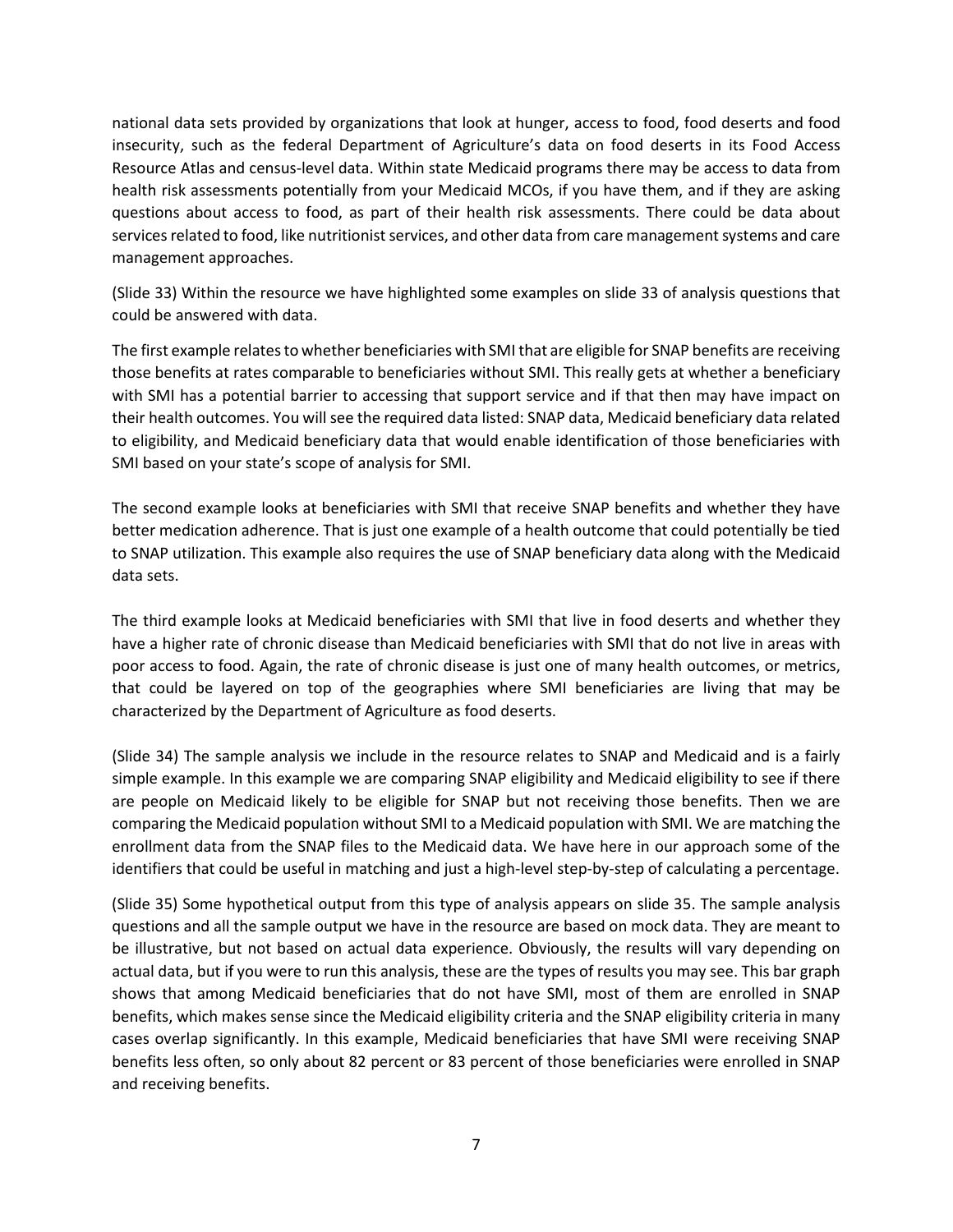So, if these were the results of an analysis that you ran at the state level, this could indicate a barrier that beneficiaries with SMI are facing when accessing SNAP benefits, and there may be an opportunity to deploy an intervention designed to connect those beneficiaries to SNAP benefits. This intervention could address a food insecurity issue they have that is exacerbating their health conditions, as well as behavioral or physical health outcomes.

(Slide 36) An example of a state that has done Medicaid SNAP data matches is Maryland. A study of Maryland's data was completed by Benefits Data Trust and was published in *Population Health Management*, a peer reviewed journal. For this study, they linked Medicaid eligibility and utilization data to SNAP eligibility data, and they focused on Medicaid beneficiaries dually eligible for Medicare (duals) and on SNAP-eligible beneficiaries age 65 and older. It is conceivable that if a state wanted to understand their SMI population, they could run a similar analysis on the beneficiaries they have identified as having SMI in place of the duals. This study looked at whether SNAP benefits were associated with reduced hospital and emergency department (ED) utilization, and the researchers found that there was a relationship: 14 percent lower odds of hospitalization and 10 percent lower odds of ED visits for the duals enrolled in SNAP as compared to those who were not. This gives you a sense of the kind of analysis you could run when you compare SNAP data with your Medicaid data.

(Slide 37) We also cover housing in the resource, so the second domain we discuss is housing. From a housing data landscape, I know a lot of work has been done. I am going to jump to the second bullet on slide 37 with Homeless Management Information Systems (HMIS). These are part of the federal Housing and Urban Development (HUD) continuum of care program in place in communities and states across the country where there is an entity tasked with managing data from the continuum of housing services sponsored by HUD. States are beginning to look at data they can get out of the HMIS, bumping it up against their Medicaid data to gain insights into the barriers experienced by their Medicaid beneficiaries. A similar analysis could be conducted related to beneficiaries with SMI.

Barring external data related to housing, some states have also started creating proxy criteria for housing instability. You may be able to look within your own Medicaid administrative data for indicators that a beneficiary has a housing challenge. An indicator might be if someone has three or more addresses in a single year; this may reflect that they are moving around a lot and there could be a housing instability issue. Similarly, states have identified specific addresses known to be homeless shelters, and if a beneficiary has that address listed as their address in the data, this may be an indicator of a housing challenge. As previously discussed, MCOs can also share data they collect through risk assessments, which might identify housing instability. There is also a potential opportunity to look at Medicaid-funded services related to housing through various waiver programs or other supports that are part of a care coordination approach, such as connecting individuals to resources that can help them find affordable housing or tenancy supports.

(Slide 38) On slide 38, we show questions and data required for the examples. One example looks at the prevalence of homelessness among Medicaid beneficiaries with SMI compared to Medicaid beneficiaries that do not have SMI. That analysis would leverage the HMIS data or other administrative data to indicate a history of homelessness, like the homeless shelter address example previously given. You could also look at any number of health metrics and bump them up against housing status, hospital ED utilization, or inpatient hospital admissions specific to the SMI population; looking at psychiatric admissions might be interesting and useful. Looking at whether beneficiaries with SMI are accessing services related to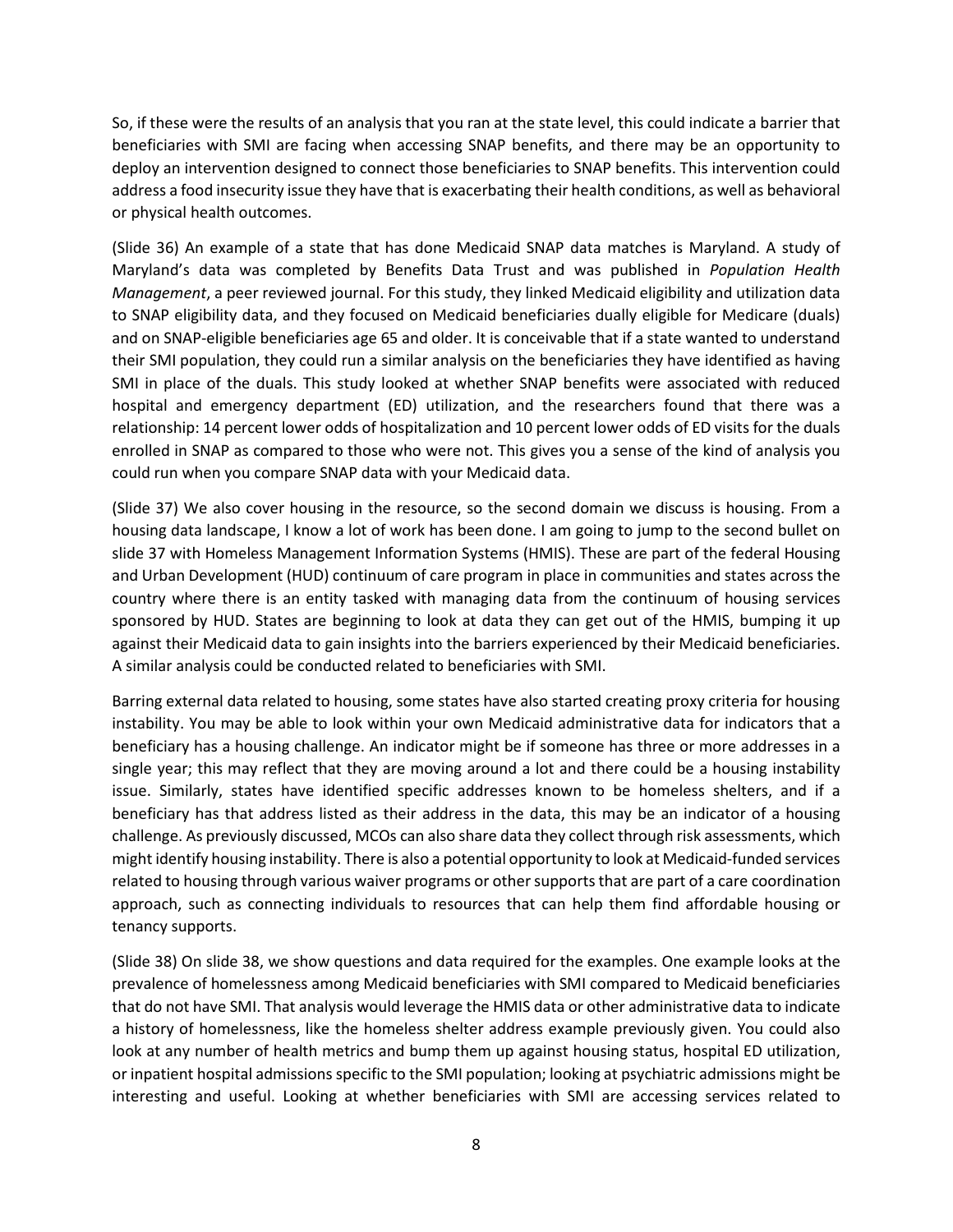housing, whether they are part of a Medicaid care coordination program or receiving a support service could also be informative. A state could also look at services the SMI population is receiving from outside the Medicaid agency if the Medicaid data is compared with data sets from data sharing partners.

We are not going to run through a sample analysis on housing but there is one in the resource, which has been posted online and we will post a link to that resource in the chat box. There is a sample analysis with a step-by-step approach for housing-related questions.

(Slide 39) On slide 39, we present a state example, using New Jersey. A study done by Rutgers University leveraged the HMIS data with state Medicaid data and focused on opportunities to generate savings based on Medicaid beneficiaries who were identified as accessing services because they were homeless. The researchers found that the linked populations were more likely to have substance use, more likely to have a mental health diagnosis or SMI, and were higher users of hospital inpatient and ER care. This just speaks to the fact that there is a strong likelihood of overlap between both data sets for Medicaid beneficiaries with SMI.

(Slide 40) I am next going to cover what is in our resource related to the corrections domain. We will then take questions after which we will hear from Michal Rudnick of the Arizona Medicaid program on the work they are doing with the corrections system. In the corrections domain, from a data landscape perspective, the data sources are corrections agencies at the state level, but also county jails. Based on what we heard while developing the resource, state correctional data may be easier to work with since it is a single data set. County-level jail data may be more challenging given the decentralized nature of that data. In working with corrections data, state Medicaid agencies should consider eligibility rules around Medicaid. Some states suspend Medicaid eligibility and resume coverage as soon as a beneficiary is released from a correctional setting. Other states may terminate the Medicaid eligibility and require a reapplication upon release, so there are some local landscape considerations that would need to be considered. There are also some national data sets available, which we have included in an appendix to the technical resource.

(Slide 41) On slide 41, we show the questions we are highlighting related to corrections, looking at the percentage of Medicaid beneficiaries with SMI that had been in a correctional facility. Question two looks at the amount of time between release from a correctional facility and when a beneficiary accesses a Medicaid service. You can also look at what type of service they are accessing. Executing that transition smoothly may prevent more acute utilization. The third question speaks to what I was just talking about, the most common initial services accessed by beneficiaries with SMI when they come out of the correctional system.

IZANNE LEONARD-HAAK: (Slide 42) We have a number of questions: *Would SNAP data really just be a proxy variable for deep poverty?*

MATT ROAN: It is fair to say that it probably can be a proxy for deep poverty. You may have seen in Dr. Schiff's slides that deep poverty was a factor Minnesota looked at. I think that based on the eligibility criteria for all these public assistance programs, if deep poverty was a criterion you wanted to look at, you could use SNAP eligibility or Medicaid eligibility depending on your state's rules as an indicator of deep poverty.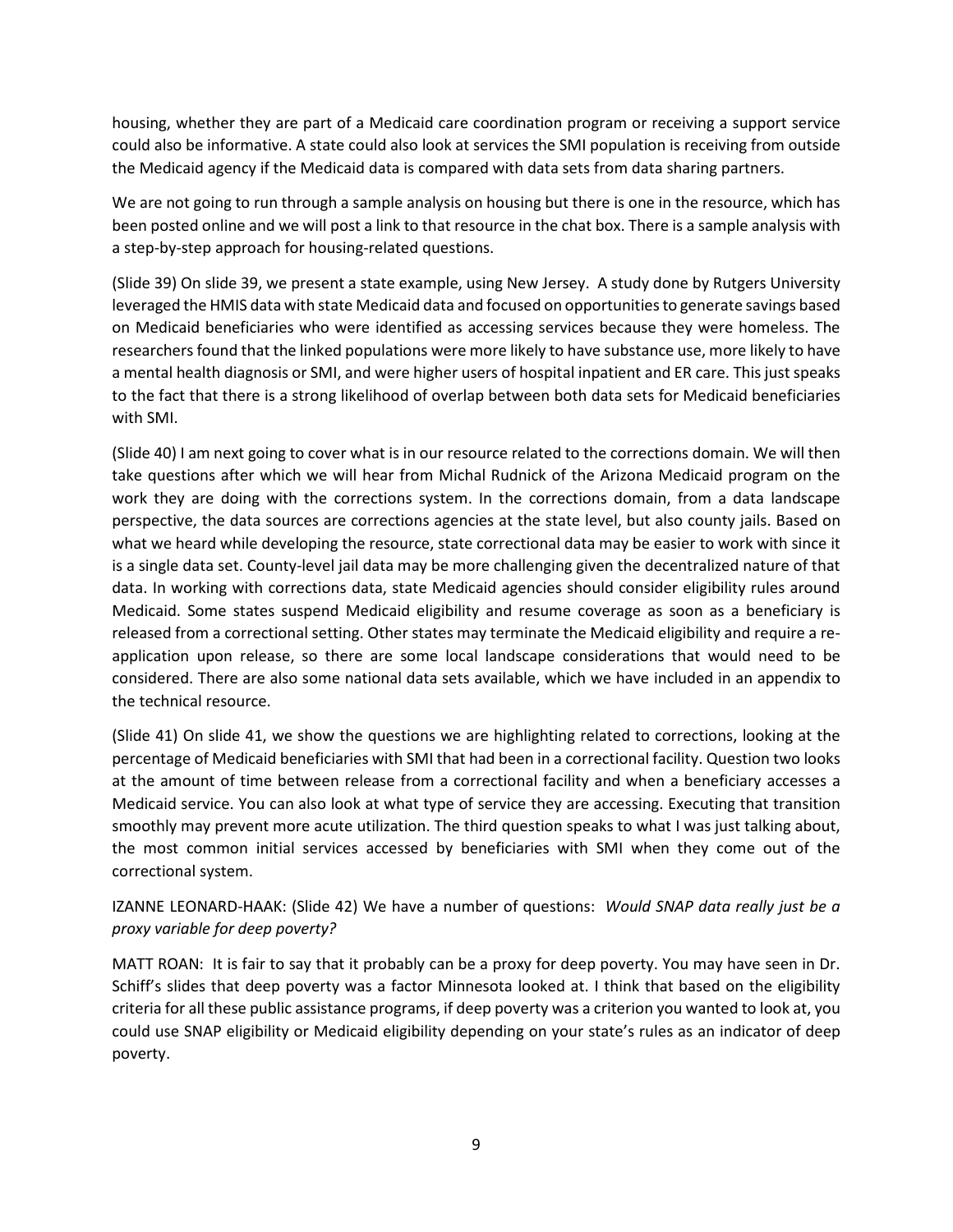IZANNE LEONARD-HAAK: In a similar vein, although our tool is really focused on the adult population, this question asks about children. *Can you apply the same kind of principles to look at measuring food insecurity issues for children?*

MATT ROAN: The answer is yes. As Izanne mentioned, we are focusing our analysis on adult beneficiaries with SMI, but as Dr. Schiff highlighted there is often a multi-generational impact in some of these factors. In Minnesota, they looked at children of beneficiaries with SPMI and some of the outcomes there. With food insecurity, I suggest looking at the data sets for SNAP eligibility and, since SNAP eligibility is determined at the household level, if you are able to tie children on Medicaid to those households, you may be able to unlock some insights related to their food insecurity based on the SNAP data. Of course, the children have access to additional programs offering food, such as school lunch programs, that may be a little more difficult to factor in.

IZANNE LEONARD-HAAK: In the housing arena, we have the following question: *Have researchers used ICD-10 Z codes to identify housing instability?* Matt or Jeff, could one or both of you speak to this?

MATT ROAN: Yes, we have identified this as an emerging practice. People who follow health care news may have seen a renewed push to leverage ICD-10 Z codes. We reference in our resource the use of Z codes, so you will see that as a potential method to capture those. Obviously, Z code data is only as good as the providers are at using the codes to report those factors. So, if as a state Medicaid agency, you feel you are collecting sufficient and reliable data through Z code submissions, that data certainly would be a source of information you might consider using.

DR. JEFFERY SCHIFF: I think the challenge is that unless there is some incentive for providers to complete this level of coding, the reliability will be really low. An incentive may be required. My suggestion is if you do have some incentive for providers to submit this coding, you ask for a code whether affirmative or negative (if there is such a Z code), so you know the providers are actually thinking about it and using the codes. Otherwise, I do not think the prevalence will be very high. Even our homeless data, which we did by part of our enrollment, we think significantly undercounts homelessness and housing insecurity.

MATT ROAN: A related question came in around whether Minnesota has incentives related to Z codes. *Is that something you are doing in Minnesota?*

DR. JEFFERY SCHIFF: No, not yet.

IZANNE LEONARD-HAAK: Another question: *Is there any differentiation made between transitional homelessness and persistent homelessness?*

MATT ROAN: Yes. That is a great question for the HMIS data set. As state Medicaid agencies are starting to work with HMIS data, it is important to know that continuum includes transitional housing services and homeless services. As such, you very well may be able to differentiate between the two types of homelessness in the HMIS data. But, it is important to work with the local data sharing partners that manage those data systems to understand what is in those data sets and figure out how best to use the data based on the analytics questions you want to answer.

IZANNE LEONARD-HAAK: We should move on to Michal's presentation because one of the other questions that came in relates to sharing information between agencies and she gets at some of that in her presentation.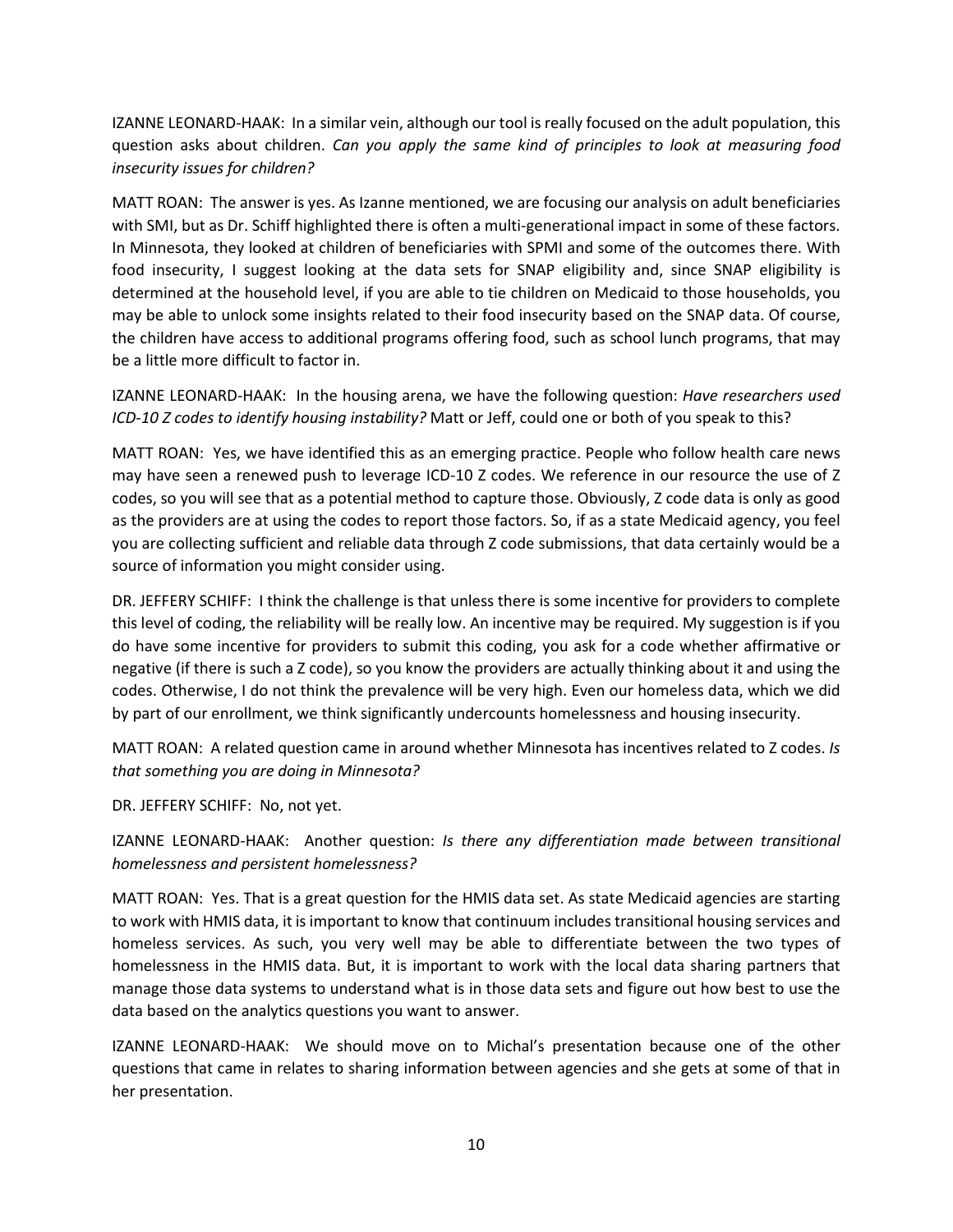MATT ROAN: (Slide 43) At this point we will bring in Michal Rudnick from Arizona Medicaid. She will talk about a project that has been going on in Arizona related to sharing data between the Medicaid agency and the correctional system, both at the state and county levels. We are on slide 44.

MICHAL RUDNICK: (Slides 44 and 45) I am a project manager at our Arizona Medicaid agency, which we call AHCCCS (Arizona Health Care Cost Containment System), a pretty long acronym. We have been doing a lot of work in the space of criminal justice. It is interesting that several years ago we partnered with the Maricopa County Sheriff's Office on identifying those individuals with SMI in their jails to work on strategies to address better care coordination and the sharing of data to help support those individuals.

(Slide 46) Maricopa County is our largest county in Arizona and you can see on slide 45 that in 2017 there were roughly 67,571 individuals booked into the jails. Those numbers are upwards of 100,000 in 2019. However, of that total incarcerated population in 2017, about five percent was identified as living with a SMI. But if we move to the next slide, what you probably will not find surprising is that of those individuals living with a SMI, the percentage that recidivate or return multiple times to incarceration is significantly higher than the percentage without that designation, 60 percent versus 31 percent in 2015. You can see similar rates in 2016 – 54 percent versus 33 percent. This is a snapshot of recidivism for all groups. You can see that 5 percent equates to roughly 54 percent of people returning to incarceration.

(Slide 47) You might think the information on slide 47 originated from Medicaid, but in fact the Maricopa County Correctional Health Services unit worked with us to identify prevalent health conditions for their population; this is a snapshot for individuals housed in their facilities in May 2018. The fifth bullet shows a count of SMI individuals that were active and inactive, with inactive meant to reflect those not necessarily utilizing services or identifying with an SMI designation at the time. These 621 individuals, 8.3 percent of the total population of 7,494 housed on May 18, 2018, had an SMI designation. Other chronic conditions are also listed, but SMI reflects a significant percentage. Notice as well that the count of individuals with a need for mental health chronic care was also significantly high.

(Slide 48) I next want to address the value to the jails of sharing data with AHCCCS. The types of data we recognized that we needed to share from the Medicaid agency with the jails addressed protocols to optimize the use of services for mental health and substance use disorder courts. It was to help with the coordination of care for individuals with an SMI designation, both when they become incarcerated and the jails needed to identify the types of care and supports to offer those individuals, and when the individuals were being released to the community. What we have done is created reach-in activities where we have our community providers reaching in to the jails prior to an individual's release to start coordination of care so when they are released they are able to easily and more quickly access the services they need in the community.

The types of data shared are listed on slide 48. The AHCCCS Complete Care Plans, shown in the list, are the integrated health plans we offer in Arizona under our Medicaid program. We provide that information to the jails so they can better help coordinate where individuals will seek care upon their release.

(Slide 49) Slide 49 is a snapshot of what we believe is a best practice around information sharing if a state is interested in implementing this sort of arrangement. As you can imagine, when you are trying to release an individual from a jail or prison and want to make sure they can get connected to a provider that will serve them in their community, the release of information can be a major challenge. It is important to identify exactly who that Medicaid beneficiary was working with prior to incarceration so to make the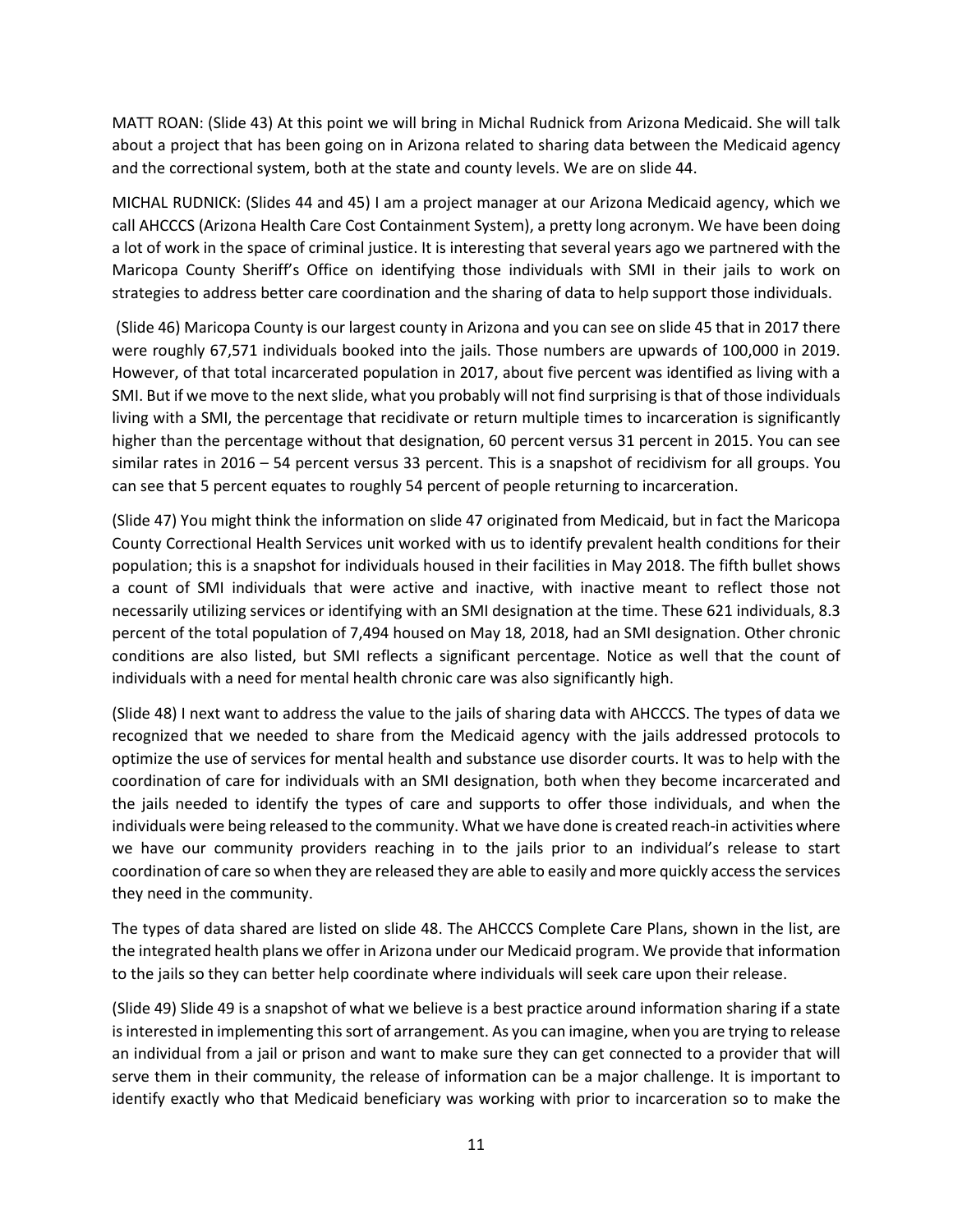reconnection at the time of release. There is not a lot of data available to the jail about which providers these individuals were or should be served by.

This form was created by Maricopa County in partnership with the Medicaid plans here in Arizona. It is a way to identify the providers that may be serving these individuals when they are released into the community. It is a voluntary form the inmate can complete that authorizes Maricopa County Correctional Health Services to disclose and share health care information with specified providers to help them access needed services upon release. This authorization form basically avoids several different forms and lots of legwork for Maricopa County staff as they try to figure out which provider the individuals have been or will be served by.

(Slide 50) What is in it for corrections? We get that question quite a bit. Why would Maricopa County Corrections and the jails reach out to the Medicaid agency and ask to partner on this? They actually have a shared commitment to improving health and reducing recidivism. We found that here in Arizona all our counties have a commitment to improving health outcomes. They do not like to see individuals with a SMI cycle in and out of their jails multiple times throughout the year. We all recognize this problem. As a result, it is a shared goal of helping to reduce recidivism.

The jails and prisons are also responsible for providing special care to those inmates with a SMI. It is to their benefit, once they receive an individual booked into their jail, to know if an individual has a SMI designation. This allows the jail or prison to identify the right housing unit where the individual should be served while incarcerated, the medications they should be receiving, and that sort of information. Again, having this information is critical to the jail's ability to provide care while the individuals are incarcerated.

There are also cost savings. As you all are probably aware, Title XIX funds, our federal Medicaid matching dollars, are not available to pay for services for inmates residing in a public institution. As such, it also benefits the jails, counties and the state to do their best, when individuals eligible for Medicaid are released into the community, to connect them to services funded by federal dollars through Medicaid. The incentive for the jails, counties and the state is to help reduce recidivism and ultimately help reduce state and local government costs.

(Slide 51) Moving to slide 51, Arizona has several initiatives that have resulted from activities like the sharing of data for individuals with a SMI. There is a long list on our website and you are welcome to visit that. I want to touch only on a few policies and initiatives that have occurred either directly or indirectly as a result of our data sharing efforts. We are able to offer a pre-release Medicaid application to any inmate in any county in Arizona as well as any Department of Corrections prison. The inmates are able to work with a correctional officer or other individuals identified within the county jails that assist with applying for Medicaid up to 30 days prior to their release from incarceration so they will have coverage upon release.

Arizona also does enrollment suspends. Matt mentioned that earlier. We do not terminate coverage for individuals that have Medicaid upon incarceration and can lift the suspension upon their release. For inmates that did not have Medicaid prior to incarceration, they are able to apply and get those benefits started on the day of their release.

The slide has a hyperlink to information about our Second Chance Re-entry Centers. Through this initiative, a partnership between the Governor's office and multiple state agencies, individuals being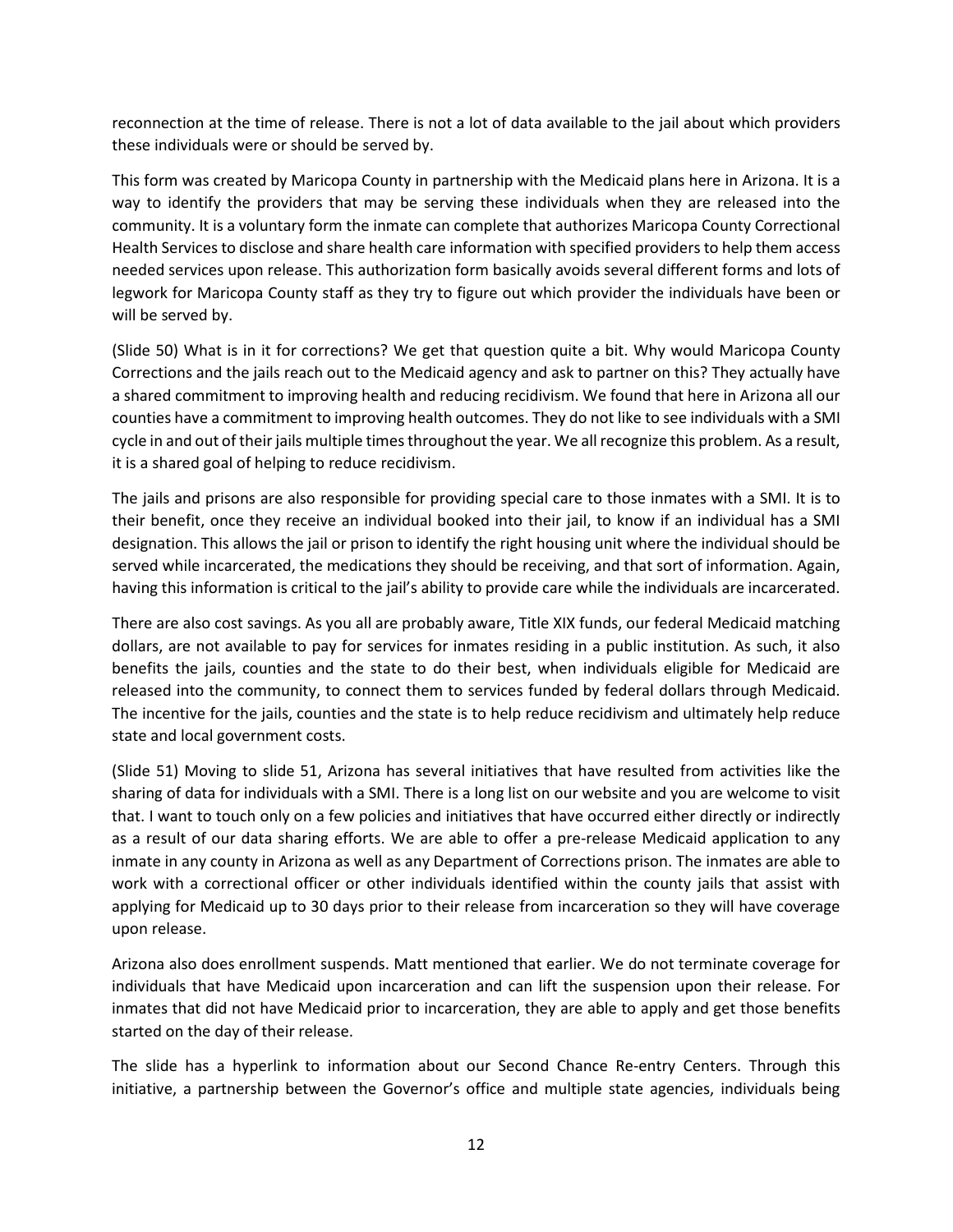released from prisons go to a special unit 60 days before their release where they are offered some intense re-integration and return to the community supports. They are also able to make sure they have their health care coverage in place. There are job fairs and in many cases the individuals are hired to take a job upon their release. Individuals with a SMI are among the several groups able to participate in this initiative.

Arizona receives targeted investment funding through our 1115 Medicaid waiver, and a big portion of the \$300 million received over five years has gone toward standing up 13 fully integrated health clinics that are co-located with probation and parole offices. Through this initiative, individuals that have to report to a probation or parole officer come to the same building and space where they can receive their acute care services and medication-assisted treatment when appropriate. They can receive a full range of physical and behavioral health services in that one space. We also have some wonderful partnerships to serve specifically the SMI individuals at those locations. Forensic peers and peers who are individuals with lived SMI experience are available to partner with these individuals and help them through the process as they re-integrate into the community.

(Slide 52) Slide 52 addresses best practices and lessons learned—this is an elephant. I have been with Medicaid in Arizona for 20 years and since 2005 have been actively involved in trying to work on supports for this population, so it does not happen quickly. We began with smaller groups. We started with one county and then expanded to others when we were able to identify success and establish some standardized work. There was a lot of collaboration. We spent the first six months to a year learning from each other and learning each other's language.

When we first heard someone on the corrections side talk about risk, those of us with a health perspective were thinking of a medical risk, a risk of having a poor health outcome. In reality they were talking about the risk of potential recidivism, of the individual being incarcerated again. We learned from those types of differences, for example, that a probation or parole officer has a case plan for the individuals assigned to them. Since there are also case plans that are medical, or clinical in nature, we wanted to make sure we were coordinating with the corrections staff to ensure we were not giving a an individual too many things they had to comply with between their criminal and medical case plans. We have done a lot to coordinate that and assist individuals with that process.

There needs to be a regular cadence of meetings. Get buy-in from your upper leadership on that. We have had that benefit in Arizona; it is been wonderful. Learn each other's language as I mentioned. Identify champions and key stakeholders and then the key points of contact within the jurisdiction and at Medicaid. For data sharing purposes, you will not necessarily be working directly with a sheriff, but the sheriff should have someone working on the jail management system that you will want to make sure you are connected with, and of course the lawyers typically need to be involved and county manager boards are involved here in Arizona when we are at the county level to get approval for these types of data sharing agreements.

(Slide 53) On slide 53, we identify resources available on the AHCCCS website. If you search 'Justice' you will find a dedicated page to criminal justice and a lot of information about what we are doing to support this population. One interesting thing that Medicaid agencies hear from us is that we require our Medicaid health plans to do reach-in for individuals coming out of jails and prisons with a complex health need. If you are interested in that contract language, which many folks are, there is a link on this slide. You can see how we were able to establish that requirement.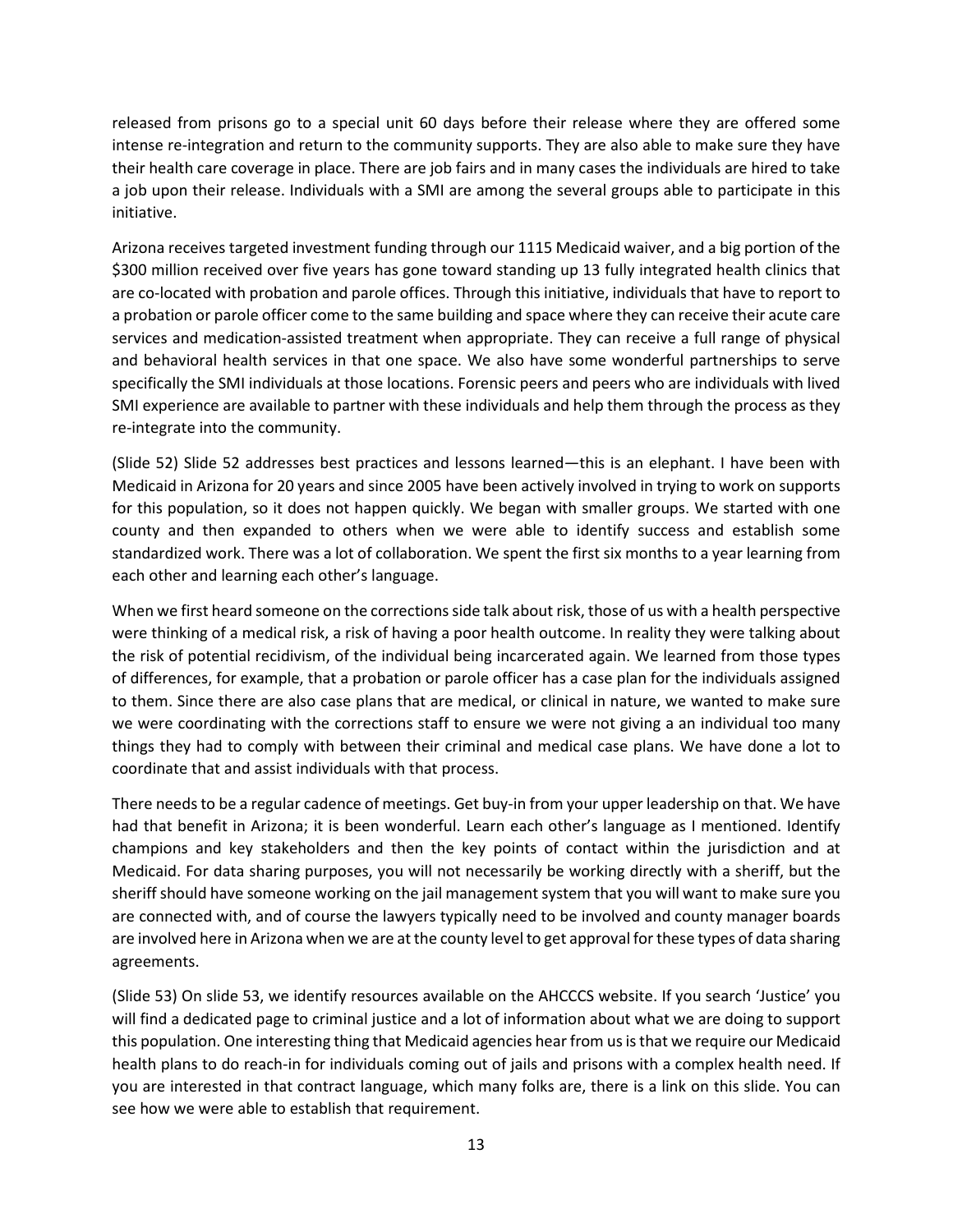MATT ROAN: (Slide 54) Thank you. I see a question that was answered through the course of Michal's presentation around best practices for sharing data across state agencies and how that sometimes is a barrier. We heard Michal talk about fostering champions, getting buy-in from senior leadership, and a high level of collaboration across the agencies, which I think are all important components of that.

The other thing that states often run into when sharing data across agencies are technological compatibility issues where it can be hard to have data sets match together, and those are certainly challenges. Some advice there would be to not let the perfect get in the way of the good. Looking at the available data and at how you could match those data sets and what you could potentially accomplish even if it is a lesser scope than what you had hoped at least gets you started. Working collaboratively to make those data sets more compatible going forward would be a good idea and part of that best practice. Other questions for Michal?

### IZANNE LEONARD-HAAK: Yes. *Were there any barriers to getting data sharing agreements between the Medicaid managed care organizations and the correctional entities?*

MICHAL RUDNICK: Two things come to mind, which I suppose could be called barriers. Participants on the call are probably well aware that Part 2 data related to substance use disorder can be a challenge. We have had to work quite a bit with our Health Information Exchange and on release of information protocols appropriate for this data. We still do not have all the answers as this can be a very cumbersome process.

The other thing that comes to mind relates to multiple health plans. In Arizona, and specifically in Maricopa County, which I have been talking mostly about, we have seven different health plans. As you may imagine, with multiple health plans serving our population, coordination can be a challenge for the jails/prisons. To help address that, we have established coalitions and work groups that meet. There are justice liaisons at each of the health plans that meet with the correctional staff to come up with unified and uniform practices to assist members and share data.

## IZANNE LEONARD-HAAK: *How do you overcome some of the barriers on sharing Protected Health Information?*

MICHAL RUDNICK: It would be helpful to get more information on what in particular. I mentioned Part 2 around substance use. As far as protected health information goes, we did look at the slide created in Maricopa County about the form an individual can sign if they are allowing a release of their medical information from the jail to the providers and health plans in their community. They have the option to sign that, or not, but in most cases it is in their best interest to do so if they are interested in making sure they can access services upon their release. This said, creating a release of information form is one option, but it would need to be reviewed by the state's attorneys to make sure it passes the sniff test. I would have to know a little bit more about which protected health information is prompting the question and for what purpose to comment further.

IZANNE LEONARD-HAAK: And we probably need to distinguish between what we are suggesting in this technical resource, which is really focused on analyzing the impact as more of a population health management focus. It is more likely that it would not be until you start to develop your interventions that you would get into more specific issues with respect to sharing information on individuals.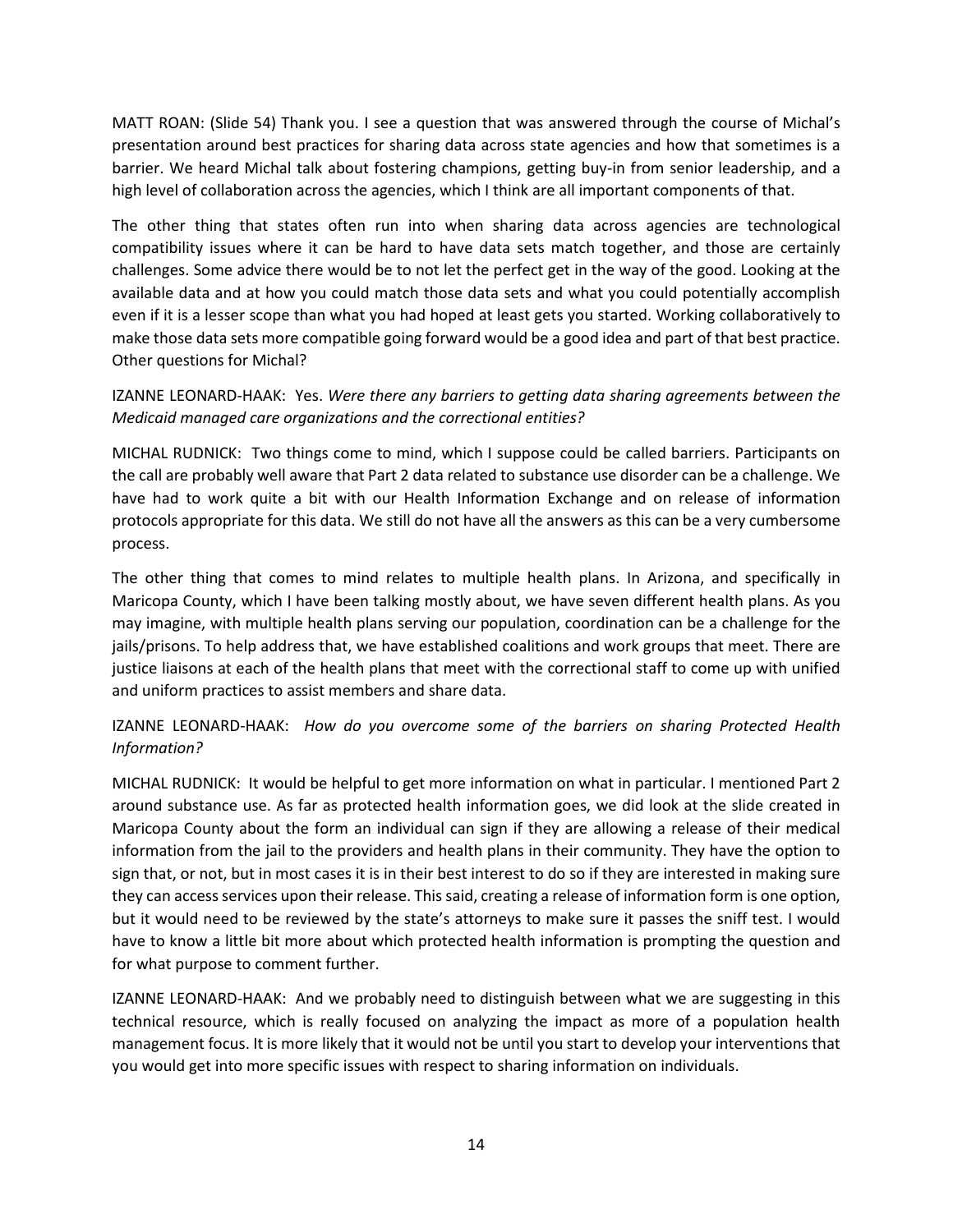MICHAL RUDNICK: Yes, and every one of our health plans has to create and establish a business agreement with the counties to do this work. In addition, we as the Medicaid agency have intergovernmental agreements in many cases for data sharing that we are pushing back and forth. There are many legal documents associated with the ability to share protected health information.

MATT ROAN: On that data sharing agreement piece, we do address securing data sharing agreements in the resource and we link to additional resources. Through that step of the process you can ensure that any issues related to sharing protected health information are addressed appropriately. I see that our questioner clarified that he was talking about substance use disorder treatment information, mental health service records, etc. We would expect all of that to be laid out and defined in the data sharing agreement and in appropriate other agreements, whether a business associate agreement or other agreements related to data sharing. Then at the individual level, as Michal mentioned, there is the authorization form developed in Arizona by Maricopa County.

IZANNE LEONARD-HAAK: Another question relates to efforts required to work with jails and prisons. *Did you find it more effective working with the prisons or with the jails in Arizona?*

MICHAL RUDNICK: This is an interesting question. Earlier in the slide deck, the suggestion on best practices was that it can be easier to get the state-level prison data than it would be at the county level, although getting county level data is not impossible. That said, from Arizona's experience it took us much longer to engage the Department of Corrections around really trying to come up with some practices for care coordination and to look more closely at this population. They are fully engaged now but part of that is just the nature of the type of setting. Unlike county jails where individuals are incarcerated often for short periods, prisons are dealing with incarcerations of 5-10 years in some cases. There is less of an incentive to try to closely monitor those cycling in and out. Remember that individuals with a SMI are higher recidivators, so they are going to be cycling in and out. Just the nature of the prison system where at least half are incarcerated 12 months or more, results in less need to really closely coordinate. We do a lot of that with them now, but it is just a matter of demonstrating where it worked and getting those champions to buy in on the collaborative process.

IZANNE LEONARD-HAAK: You also mentioned that in Arizona you focused on your larger counties with larger populations first.

MICHAL RUDNICK: Exactly right. About 95 percent of individuals incarcerated in our state at the jail level are in Maricopa County. Another benefit is we have a total of 15 counties in Arizona, so we are lucky we do not have to deal with as many jurisdictions.

MATT ROAN: (Slide 55) We have a few more slides; then we will take more questions. We want to highlight that although we presented these analyses in domains—we talked about housing, corrections, food insecurity separately, we are not suggesting you need to conduct these analyses in silos. In fact, there are examples of states that have brought together data sets across various domains to get an even fuller picture of the factors impacting their Medicaid beneficiaries, which could be applied to Medicaid beneficiaries with SMI.

(Slide 56) An example we highlight in the resource, and on slide 56, is in Utah, where there has been a multi-agency data match between Medicaid, housing, and behavioral health. They brought in the HMIS data we referenced earlier with their Medicaid eligibility data. They brought in county jail information,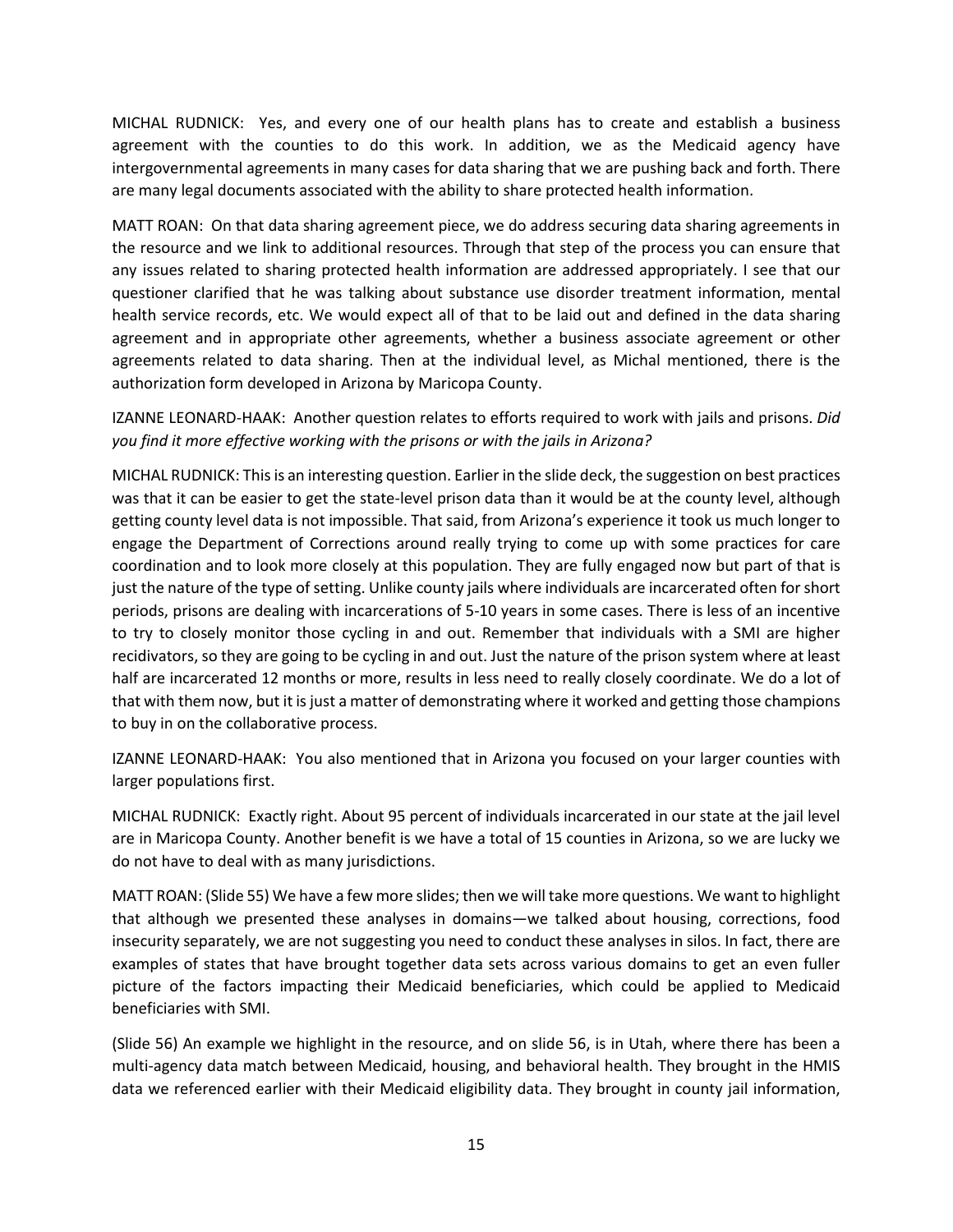similar to what has been happening in Arizona, but they combined it with HMIS data and Medicaid eligibility data. They then layered on top of that county behavioral health provider data with HMIS data. Bringing in the county behavioral health data sets gets at some of the behavioral health services occurring outside the Medicaid system, services that may not be reimbursed by Medicaid but are being provided at the county level through other funding streams.

Through those efforts they have achieved a cross-system integrated data capacity that helps them better understand at the system level where there are opportunities for improvement in terms of operation effectiveness and efficiency. This is all part of a goal Utah has set for itself to be more data-driven in their decision-making. We link to a report posted through HUD that discusses that Utah initiative.

We encourage states while thinking about external data sources to bring in and leverage alongside your Medicaid data to keep in mind that although you can certainly target the analysis and answer specific questions related to a specific domain, it is also good to think about how the end-to-end picture can start to come into focus if you fold into your analytics approach data sources that get at a variety of factors.

(Slides 57 and 58) On slide 58, we cover some key takeaways. As state Medicaid agencies are looking for additional data to understand the needs of their Medicaid population generally and their Medicaid beneficiaries with SMI specifically, it is worth looking at external data sets to bring into that analysis. Engaging with data sharing partners includes identifying the joint benefit of sharing data. This is something that Michal covered in talking about Arizona, sort of the what is in it for the correctional system. This should be a consideration in any discussion you have with an external data sharing partner; it is important to figure out where the mutual benefit is. This applies to data sharing across state agencies. There needs to be, for lack of a better term, a value proposition for the other agency to engage in the data sharing. The same need applies to working with county-level organizations and community-based organizations. There is a not insignificant amount of effort required to work through some of these data analytics issues, so getting all the stakeholders engaged with a clear reason for why they should do so is really important.

Occasionally it may not be practical to match data. I spoke before about how data sets sometimes may be technologically or technically incompatible or less compatible, and there are other approaches that can be used in the interim while you work to make data more compatible, such as using proxy measures that leverage Medicaid administrative data in ways you might not have thought about.

Finally, the analyses can build on one another as new data sets become available. To borrow again from Michal about eating the elephant, an incremental approach may be useful here. You can identify a single data set to bring in and learn about how you can leverage that data in your Medicaid data analytics. You can then bring in a second data set, and a third. In this manner, you are gradually building a richer data environment from which to conduct analytics to better understand this high needs population of beneficiaries with SMI.

IZANNE LEONARD-HAAK: We are getting a number of questions related to taking information and using it at the provider level. We should emphasize that this particular technical resource is focusing more on doing the data analytics to better understand the SMI population and states can use that information to work with stakeholders to develop interventions. Obviously, a lot of the data you get can be used further downstream, but that was not the emphasis of this particular technical resource.